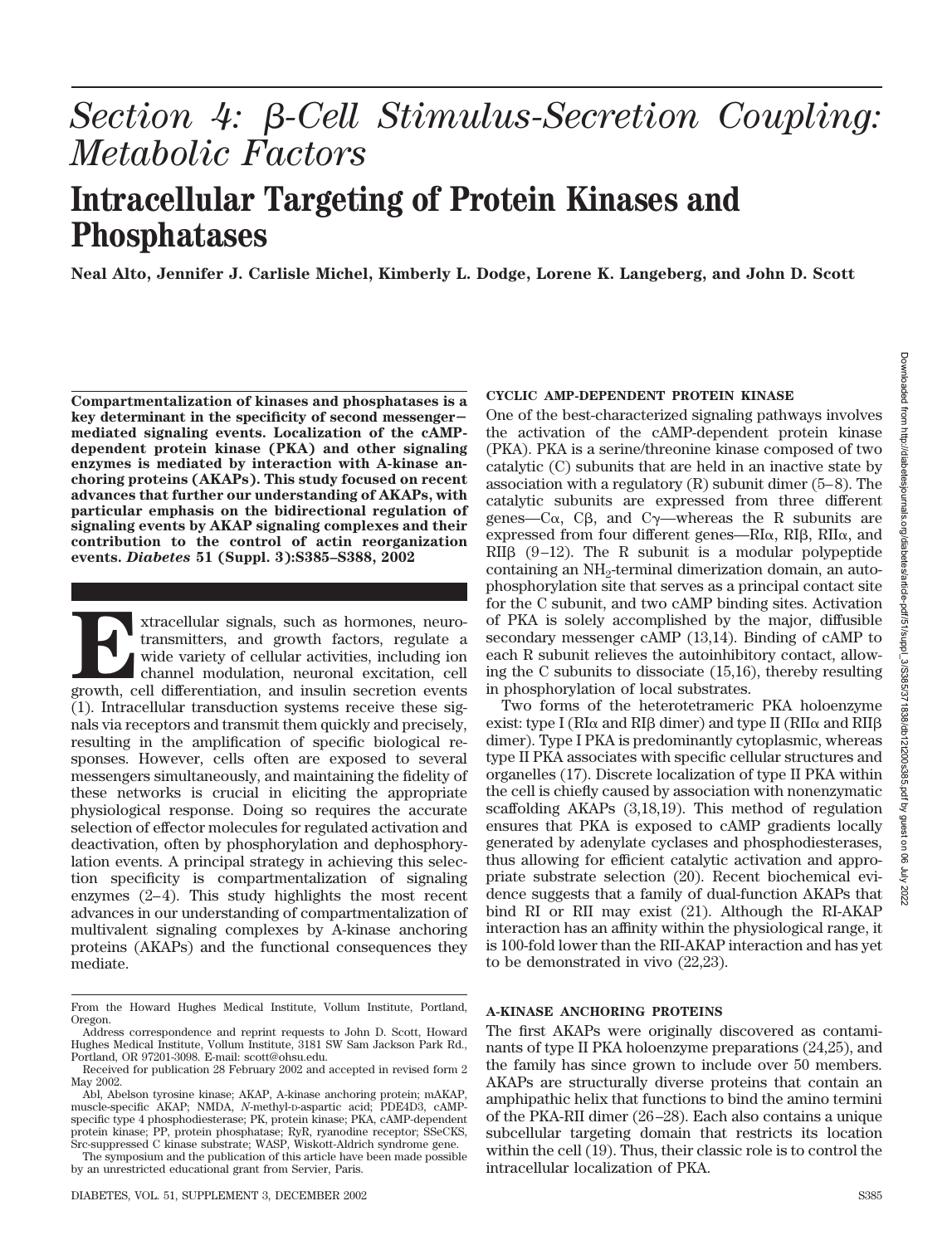A newly emerging duty for AKAPs is to coordinate signaling complexes by recruiting multiple signaling enzymes near potential substrates, effectively joining upstream activators with downstream targets (29). The prototypic AKAP79, yotiao, and AKAP220 have already been shown to function in this capacity. For example, in neurons, yotiao binds to the C1 exon-containing NR1 subunit of *N*-methyl-p-aspartic acid (NMDA) receptors. It also binds to protein phosphatase 1 (PP1) and to PKA, mediating the localization of the opposing functions required to modulate NMDA receptor function (30,31). This mechanism effectively and physically permits the association of an entire signaling complex with a specific substrate. Because of the large size of many other AKAPs, it is logical to postulate that they also function to coordinate different signaling complexes. For example, the 300-kDa muscle-specific AKAP (mAKAP) associates with PKA, the phosphatases PP1 and PP2A, a phosphodiesterase, and the ryanodine receptor (RyR) (32–34). The advent of this concept creates a need to investigate the composition of these scaffolds and the biological functions they mediate. Understanding these may allow us to determine whether molecular aberrations disrupting these complexes can be linked to the progression of various disease states. The following sections highlight the role of AKAP signaling complexes in the control of bidirectional signaling of physiological processes and precise regulation of specific cellular events, such as actin reorganization. We hope that these examples emphasize the utility of AKAP signaling complexes in the control of cellular events and introduce the anchoring hypothesis as a viable regulatory mechanism that coordinates complex signaling events such as protein trafficking and insulin secretion from islet  $\beta$ -cells (35,36).

#### **BIDIRECTIONAL REGULATION OF SIGNALING BY AKAP SIGNALING COMPLEXES**

A valuable feature of some AKAP signaling complexes is the presence of signal transduction and signal termination enzymes in the same network. This creates focal points of enzyme activity where the bidirectional regulation of signaling events can be controlled and the phosphorylation status of target substrates is precisely regulated. A common scenario is the clustering of protein kinase and phosphatase activities. For example, AKAP450/CG-NAP, a large centrosomal AKAP of unknown function, has been reported to bind three kinases (protein kinase [PK] A, C, and N) and two phosphatases (PP1 and PP2A) (37–39). Likewise, the simultaneous association of PP1 and PKA with anchoring proteins such as AKAP149/D-AKAP-1 and AKAP 220 undoubtedly contributes to the bidirectional regulation of phosphorylation events at mitochondria, endoplasmic reticulum, and vesicular organelles (40,41). Thus, the possibilities for coordinated phosphorylation and dephosphorylation events mediated by the enzymes associated with AKAPs are numerous.

Two recent reports have demonstrated that phosphodiesterases, the enzymes that catalyze cAMP metabolism, are present in signaling complexes with PKA (34). These findings add a novel twist to PKA regulation, as they indicate that an anchored pool of phosphodiesterase may tightly control local cAMP levels. Dodge et al. (34) found that the muscle-selective mAKAP directly binds PKA and a splice variant of the cAMP-specific type 4 phosphodiesterase (PDE4D3). Simultaneously, Tasken et al. (42) reported the interaction of PDE4D3 with AKAP450, a large centrosomal AKAP in testicular Sertoli cells. Biochemical and immunofluorescent analyses have indicated that both enzymes are constitutively associated with the centrosomes during the interphase of the cell cycle. The implications of both studies are that the role of PDE4D3 within these complexes is to depress cAMP levels within the vicinity of anchored PKA. At rest, PDE4D3 inhibits basal PKA activity associated with mAKAP, possibly acting to dampen noise and increase gain in the system. Furthermore, PKA phosphorylation is known to upregulate PDE4D3 activity twoto threefold, establishing a negative feedback loop that rapidly terminates the cAMP signal. It would appear that the close proximity of PDE4D3 and PKA in the mAKAP signaling complex facilitates this process, as peptidemediated displacement of the kinase from the signaling complex prevents the phosphorylation and upregulation of the phosphodiesterase. Although PDE4D3 is a substrate for the kinase, it is clear that there are other PKA substrates associated with the mAKAP scaffold. For example, the regulation of RyR phosphorylation is important for maintaining contractility in response to  $\alpha$ -adrenergic signaling and increases in intracellular  $Ca^{2+}$  concentration in the heart. Hyperphosphorylation of sarcoplasmic reticulum RyR leads to increased  $Ca^{2+}$  sensitivity of the channel and decreased sensitivity to  $\alpha$ -adrenergic stimulation. These changes are manifest in human heart tissue undergoing heart failure, where changes in RyR phosphorylation are also detected (33). The abnormal regulation of RyR function may be attributable to several factors that regulate cAMP/PKA signaling in heart, including loss of phosphatase activity from the RyR complex and defects in regulation of cAMP levels by PDE activity associated with the complex. Thus, the composition and assembly of this signaling network may be altered in disease states.

#### **TARGETING PKA TO THE ACTIN CYTOSKELETON**

The actin cytoskeleton mediates a variety of essential biological functions in all eukaryotic cells, including the establishment of cell shape, polarity, motility, and division (43). A fundamental question is how cells integrate signals from a variety of pathways to control the precise location and timing of actin polymerization. A key role is played by members of the Rho family of small GTPases (Rho), which have emerged as the principal mediators of signals emanating from transmembrane receptors to actin filament nucleation (44). The most extensively characterized members are Rho, Rac, and cdc42, which control the formation of actin stress fibers, lamellipodia, and filopodia, respectively. These distinct actin remodeling events are the consequence of the selective interaction of the activated Rho GTPases with specific effector proteins. Recent evidence that actin-binding proteins such as gravin, an antigen for the autoimmune disease myasthenia gravis, and WAVE, a member of the Wiskott-Aldrich syndrome protein (WASP) family of adapter proteins, are AKAPs (45,46).

Gravin originally was identified as a cytoplasmic antigen recognized in sera from patients with myasthenia gravis, an autoimmune degenerative disease that primarily affects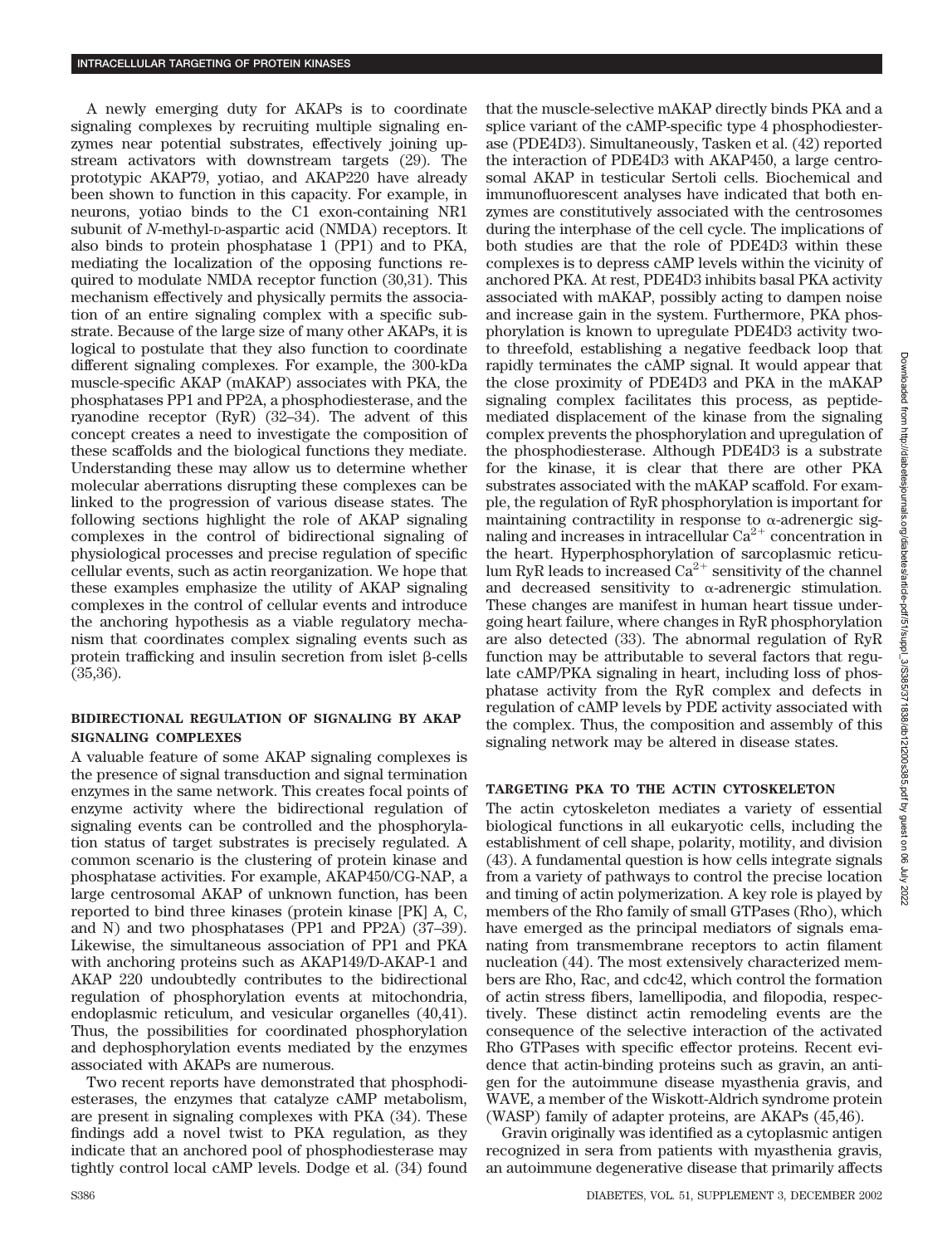transmission at the neuromuscular junctions (47). Furthermore, cloning and a more complete biochemical characterization revealed that gravin is a multivalent kinase scaffold protein of 250 KDa that interacts with PKA, PKC, and actin (45). Gravin shares significant homology with Src-suppressed C kinase substrate (SSeCKS) (also called clone 72), a cell cycle-regulated myristylated PKC substrate that also binds to PKA and actin (48). Ectopic expression of SSeCKS in NIH-3T3 fibroblasts has been shown to cause significant cell flattening, the loss of actin stress fibers, and the elaboration of SSeCKS-associated filopodia-like projections. In addition, SSeCKS has been implicated in the process of cell migration during mouse embryogenesis (48). Recently, gravin has been shown to interact with the  $\beta$ 2-adrenergic receptor in human epidermoid carcinoma cells (49). Inhibition of gravin expression in these cells using antisense oligonucleotides disrupts  $recycling$  of the  $\beta$ 2-adrenergic receptor after agonistinduced desensitization (49).

Other AKAPs also participate in the regulation of actin remodeling events (4). The WASP family of proteins currently consists of five members: WASP, N-WASP, Scar-1, and three WAVE isoforms. WASP, the founding member of the family, is mutated in Wiskott-Aldrich syndrome, an X-linked human immunodeficiency disease (50). The WASP homolog N-WASP is expressed ubiquitously in vertebrate cells and causes the formation of filopodia when co-expressed with cdc42 (51). Scar-1 was discovered in *Dichtyostelium*, in a genetic screen for proteins downstream of the chemotaxis receptor for cAMP, cAR2 (52). More recently, three mammalian orthologs of Scar-1, termed WAVE-1, WAVE-2, and WAVE-3 that are involved in Rac1-induced actin reorganization, have been cloned.

Recently, we showed that WAVE-1 binds to both PKA and the Abelson tyrosine kinase (Abl) (46). Abl binding appears to be a common characteristic of the WAVE family, as WAVE-2 and WAVE-3 also interact with the Abl SH3 domain. To the contrary, only the WAVE-1 isoform binds to PKA. Interestingly, the RII binding region of WAVE-1 overlaps with a verprolin homology (VPH) domain that previously has been characterized as a binding site for G-actin. In vitro competition experiments have shown that actin competes for the RII-binding site (46). This might provide a mechanism for the regulation of PKA anchoring at sites of actin reorganization where the local actin concentration may be sufficient to displace the anchored PKA. Another interesting property of the WAVE isoforms is their ability to homo- and heterodimerize. This provides an additional level of organization, as signaling units containing various WAVE isoforms may be nucleated at distinct sites of actin reorganization. Finally, assembly of the WAVE-1 signaling complex is dependent on extracellular stimuli. Activation of Rac upon application of platelet-derived growth factor (PDGF) results in a rapid redistribution of WAVE-1, PKA, and Abl to lamellipodia and actin ring structures at the periphery of the cell (46). Dynamic assembly of WAVE signaling complexes may represent a sophisticated mechanism to coordinate the location and action of PKA and Abl, in response to extracellular signals.

#### **CONCLUSIONS**

Control of signal transduction specificity is crucial for eliciting proper physiological responses. Compartmentalization of PKA by AKAPs provides an important molecular mechanism to ensure specific activation and appropriate substrate selection. However, although we have a significant appreciation for the biochemical role that AKAPs play in PKA signaling, we are still on the cusp of understanding the extent to which AKAPs coordinate other signaling and adaptor proteins. The findings also have generated new insights into the dynamics of the AKAP-coordinated signaling complexes. The many ways in which AKAPs create intracellular signaling specificity are highly sophisticated. Undoubtedly, a variety of genetic approaches to generating relevant biological models as well as proteomic approaches to identifying new AKAP interactors will be instrumental in defining the precise functional roles of AKAPs in many physiological processes.

#### **ACKNOWLEDGMENTS**

This work was supported in part by National Institutes of Health Grant DK-54441 to J.D.S.

The authors wish to thank the members of the Scott Lab for critical evaluation of this article. Thanks also go to Felicia Byer for the preparation and imaging of immunofluorescence data.

#### **REFERENCES**

- 1. Sutherland EW: Studies on the mechanism of hormone action. *Science* 171:401–408, 1972
- 2. Pawson T, Scott JD: Signaling through scaffold, anchoring, and adaptor proteins. *Science* 278:2075–2080, 1997
- 3. Colledge M, Scott JD: AKAPs: from structure to function. *Trends Cell Biol* 9:216–921, 1999
- 4. Diviani D, Scott JD: AKAP signaling complexes at the cytoskeleton. *J Cell Sci* 114:1431–1437, 2001
- 5. Corbin JD, Keely SL: Characterization and regulation of heart adenosine 3,5-monophosphate-dependent protein kinase isozymes. *J Biol Chem* 252:910–918, 1977
- 6. Corbin JD, Soderling TR, Park CR: Regulation of adenosine  $3',5'$ -monophosphate-dependent protein kinase. *J Biol Chem* 248:1813–1821, 1973
- 7. Potter RL, Stafford PH, Taylor S: Regulatory subunit of cyclic AMPdependent protein kinase I from porcine skeletal muscle: purification and proteolysis. *Arch Biochem Biophys* 190:174–180, 1978
- 8. Potter RL, Taylor SS: Relationships between structural domains and function in the regulatory subunit of cAMP-dependent protein kinases I and II from porcine skeletal muscle. *J Biol Chem* 254:2413–2418, 1979
- 9. Chrivia JC, Uhler MD, McKnight GS: Characterization of genomic clones coding for the  $Ca$  and  $C\beta$  subunits of mouse cAMP-dependent protein kinase. *J Biol Chem* 263:5739–5744, 1988
- 10. Lee DC, Carmichael DF, Krebs EG, McKnight GS: Isolation of cDNA clone for the type I regulatory subunit of bovine cAMP-dependent protein kinase. *Proc Natl Acad SciUSA* 80:3608–3612, 1983
- 11. Scott JD, Zoller MJ, Glaccum MB, Uhler MD, Helfman DM, McKnight GS, Krebs EG: The molecular cloning of a type II regulatory subunit of the cAMP-dependent protein kinase from rat skeletal muscle and mouse brain. *Proc Natl Acad SciUSA* 84:5192–5196, 1987
- 12. Jahnsen T, Hedin L, Kidd VJ, Beattie WG, Lohmann SM, Walter U, Durica J, Schulz TZ, Schiltz E, Browner M, et al.: Molecular cloning, cDNA structure, and regulation of the regulatory subunit of type II cAMPdependent protein kinase from rat ovarian granulosa cells. *J Biol Chem* 261:12352–12361, 1986
- 13. Su Y, Taylor SS, Dostmann WRG, Xuong NH, Varughese KI: Crystallization of a deletion mutant of the R-subunit of cAMP-dependent protein kinase. *J Mol Biol* 230:1091–1093, 1993
- 14. Su Y, Dostmann WRG, Herberg FW, Durick K, Xuong N-H, Ten Eyck L, Taylor SS, Varughese KI: Regulatory subunit of protein kinase A: structure of deletion mutant with cAMP binding domains. *Science* 269:807–813, 1995
- 15. Gibbs CS, Knighton DR, Sowadski JM, Taylor SS, Zoller MJ: Systematic mutational analysis of cAMP-dependent protein kinase identifies unregu-